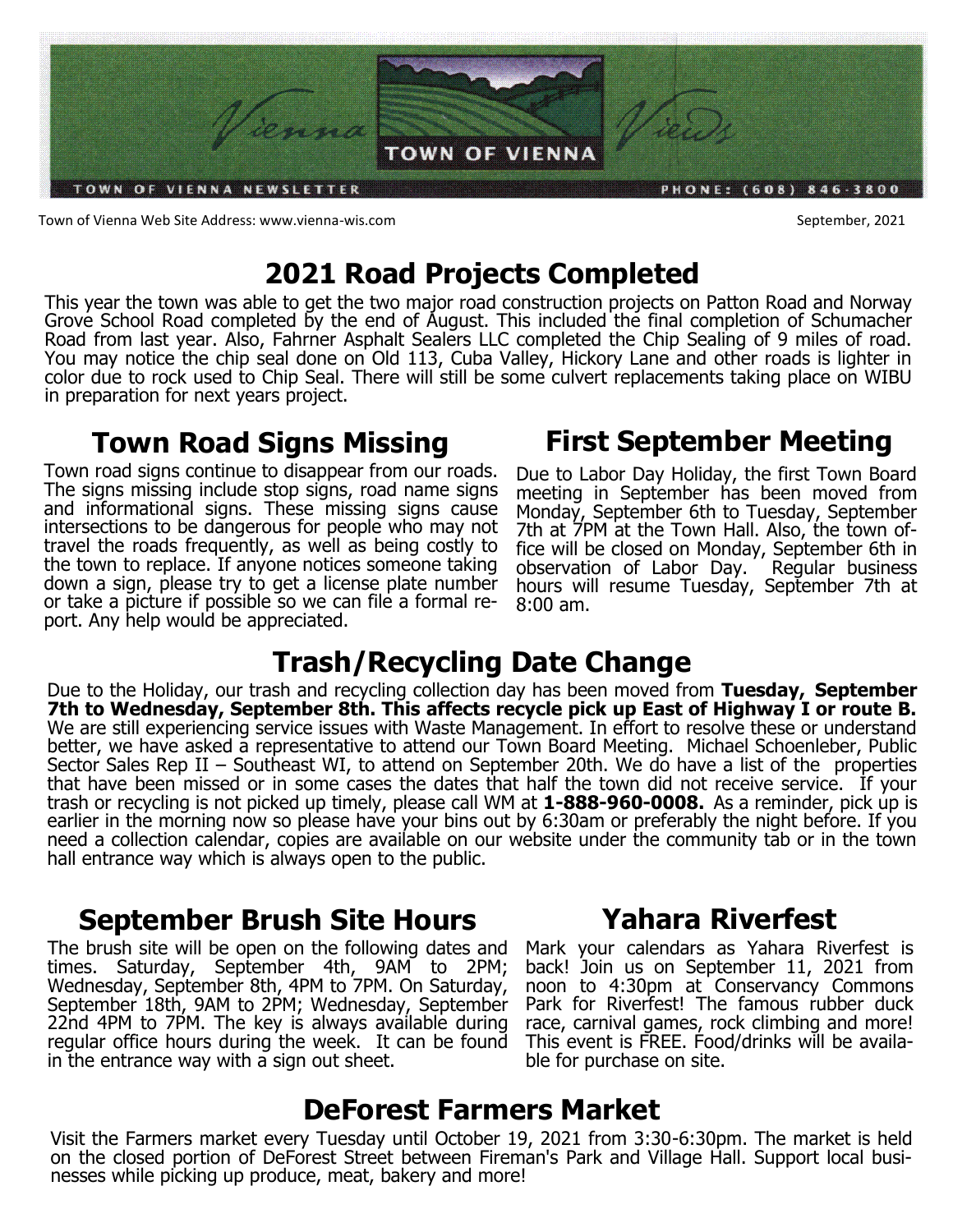### **Town of Vienna Board Minutes August 2, 2021**

The regular meeting was called to order on Monday, August 2, 2021 at 7:00 PM by Chair Jerry Marx. Supervisors, Ron Rupp, Gary Endres, Steve Ruegsegger and Clerk Kathy Clark were present. Sherri Meinholz was excused

#### **Pledge of Allegiance was recited**

#### **Public Comment:** None

**Approval of Minutes:** Motion by Rupp, second by Ruegsegger to approve the minutes for the July 19, 2021 town board meeting. Motion carried (4-0).

**Waunakee EMS Director Scott Russell - Discussion and possible action on Agreement to Participate in County Natural Hazard Plan:** Scott Russel explained the benefits of partnering with Dane County in the event a natural hazard. The county would be able to access grants or funds from FEMA quicker than towns that stand on their own. Motion by Rupp, second by Ruegsegger to Participate in County Natural Hazard Plan. Motion carried (4-0)

**Discussion and possible action on Dane-Vienna Fire Protection Agreement:** Town board members reviewed the 2nd draft of the agreement and agreed with the changes made. A change to section 1.4 adding language about Mutual Aid with Fire Chief making the call in an emergency situation. Section 2.1(3) had some updates to the procedures that accurately state the current review process. The board directed Clark to forward to Dane-Vienna Fire District Board for review. No action was taken.

**Discussion and possible action on Participation of the Greater Madison MPO:** Clark received a letter on behalf of the Town from Greater Madison MPO looking for a donation to help keep the lakes clean. It has been a town policy not to use taxpayer funds on donations to organizations that do not directly impact or benefit the town. This organization is managed by the City of Madison and its neighboring Villages. No action was taken.

**Discussion and possible action on Temporary Operator and Picnic License for Vienna Tourism:**  Clark explained that there is a large event at the Henry's Farm called "Outstanding in the Field" and this year, the caterer requested a Temporary Operator's license to serve wine during dinner. This license can only be provided to non-profit organization such as the Chamber of Commerce or Vienna Tourism Commission (VTC). Two members that serve on the VTC board will be attending and will hold the temporary license for the event. Motion by Endres, second by Ruegsegger to approve the Temporary Operator and picnic license for Vienna Tourism Commission. Motion carried (4-0)

#### **Operator's License:** None

**Town Supervisor Reports:** Supervisor Ruegsegger meeting with the DeForest Area Senior Center is

scheduled for Tuesday, August  $10<sup>th</sup>$ . Supervisor Rupp meeting with the Dane-Vienna Fire Department is scheduled for Monday, August 30th. Supervisor Meinholz was not present. Supervisor Endres meeting with Waunakee Fire Department is scheduled for Monday, August  $30<sup>th</sup>$ .

**Town Clerk's Report:** Clark informed the board that there is a Plan Commission meeting scheduled for Monday, August 9th at 7PM. Clark reported that both Patton Road and Norway Grove School Road projects to reconstruct the sections of road as bid upon is completed with the exception of shouldering. Fahrner Asphalt is scheduled to start Chip Seal August 9th.

**Review and authorize payments of current town and utility bills, wages and expenses**: Motion by Ruegsegger, second by Rupp to approve the August 2, 2021 town bills as stated in the amount of \$468,122.91; Payroll \$16,962.58; Town Bills \$426,346.57; Utility 1 \$13,289.60 and Utility 2 \$11,524.16. Motion carried (4-0)

**Adjourn:** Motion by Endres, second by Ruegsegger to adjourn. Motion carried (4-0). Meeting adjourned at 7:38 PM.

**Prepared by: Kathleen Clark, Clerk** 

**Note:** These draft minutes are subject to approval at the August 16, 2021 Town Board Meeting

#### **Town of Vienna Board Minutes August 16, 2021**

The regular meeting was called to order on Monday, August 16, 2021 at 7:00 PM by Chair Jerry Marx. Supervisors, Ron Rupp, Gary Endres, Sherri Meinholz, Steve Ruegsegger and Clerk Kathy Clark were present.

#### **Pledge of Allegiance was recited**

#### **Public Comment:** None

**Approval of Minutes:** Motion by Ruegsegger, second by Rupp to approve the minutes for the August 2, 2021 town board meeting. Motion carried (5-0)

**Discussion and possible action on Norway Grove School Road Cost Assessment:** Norway Grove School Road was contractually bonded by Madison Sand and Gravel (MSG). Diehl Neumaier Co. was not required to bond the road but due to the volume of their business traffic, Diehl agreed to split some of the cost with MSG and the Town. Clark provided the board members with several suggested allocation of construction cost based on percent splits, including installment payments. After reviewing the allocation, the board decided on a staggered allocation. The town would pay \$45,000, MSG would pay \$20,000 and Diehl would pay \$10,000. Motion by Endres, second by Meinholz to approve the Norway Grove School Road cost allocation of construction cost. Motion carried (5-0)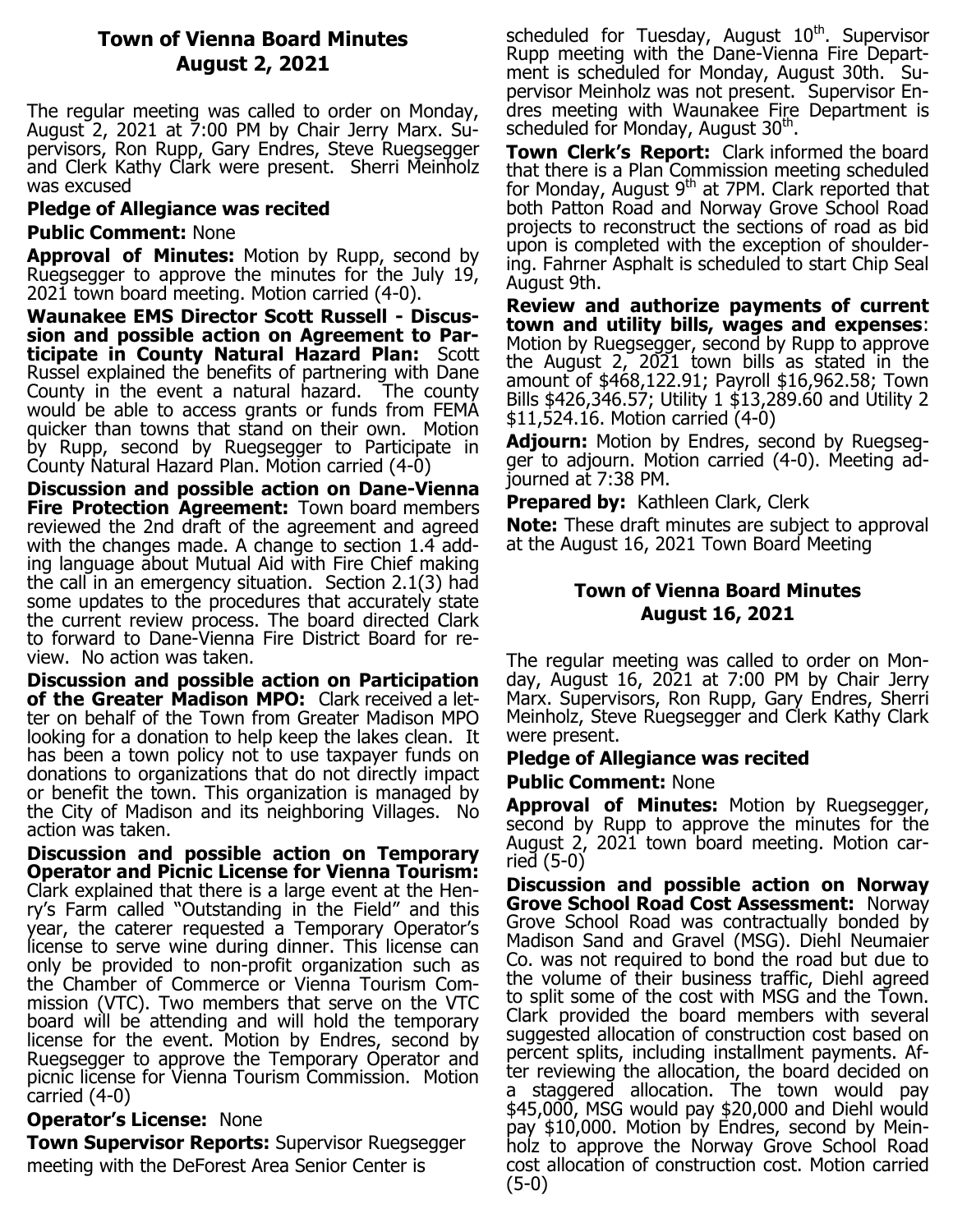#### **Operator's License:** None

**Town Supervisor Reports:** Supervisor Ruegsegger meeting with the DeForest Area Senior Center was held Tuesday, August  $10<sup>th</sup>$ . Supervisor Rupp meeting with the Dane-Vienna Fire Department is scheduled for Monday, August 30th. Supervisor Meinholz was unable to attend the last Waunakee EMS meeting. Supervisor Endres meeting with Waunakee Fire Department is scheduled for Monday, August  $30<sup>th</sup>$ .

**Town Clerk's Report:** Clark informed the board that there is a Plan Commission meeting scheduled for Monday, August  $23^{\text{rd}}$  as the August  $9^{\text{th}}$  meeting had to be rescheduled due to lack of a quorum. Clark raised the question of the next meeting schedule due to Labor Day falling on the first Monday in September. The board decided to schedule the meeting on Tuesday, September  $7<sup>th</sup>$  so the next meetings in the month can fall on the regularly scheduled dates. Last, Clark informed the board that road signs are still being taken from the posts or in some cases the sign and brackets are gone. Clark has informed the County Sheriff about this.

**Review and authorize payments of current town and utility bills, wages and expenses**: Motion by Ruegsegger, second by Rupp to approve the August 16, 2021 town bills as stated in the amount of \$126,775.55; Payroll \$4,946.78; Town Bills \$121,416.90; Utility 1 \$133.67 and Utility 2 \$98.20. Motion carried (5-0)

**Adjourn:** Motion by Endres, second by Rupp to adjourn. Motion carried (5-0). Meeting adjourned at 7:23 PM.

#### **Prepared by: Kathleen Clark, Clerk**

**Note:** These draft minutes are subject to approval at the September 7, 2021 Town Board Meeting

### **Town of Vienna Plan Commission Minutes Monday, August 23, 2021 Rescheduled from Monday, August 9, 2021**

The Town of Vienna Plan Commission meeting was called to order on Monday, August 23, 2021 at 7:00 PM by Chair Brian Meinholz. Commissioner Todd Mallon, Cate Heath, Steve Herbrand and Clerk Kathy Clark were present. Commissioner Jim Koch joined via zoom at 7:20pm. Residents Craig & Kristi Ziegler, Shawn Haney and Jerry Marx were present.

#### **Recite the Pledge of Allegiance**

#### **Public comment:** None

**Approve the minutes:** Motion by Mallon, second by Heath to approve the minutes for the April 1, 2021 Plan Commission meeting. Motion carried (4-0).

**Discussion and possible recommendation on Ziegler Deed Restriction removal Rezone Application on Parcels 0909-283-8000-7,283- 9500-0,321-8001-0,332-8500-2 & 332-8000 -7:** Clark received the application for a rezone last month to remove the deed restriction placed on the land on five parcels. The last split on the land was done in year 2000 when Fred Ziegler split off a parcel for his son Shane Ziegler. At that time, the remaining farm was deed restricted based on the old comprehensive plan during that time. Prior splits took place under the allowed "family exemption" and did not go against the future split counts. Dane County performed a density report last year and determined one more split should have been allowed before the deed restrictions were put on the land. Craig and Kristi explained that based on the acres of land owned, another 1.5 splits left. Meinholz asked if the out buildings were separated and sold as a Farmette, would this count as a split and it would not. They explained the intent of the split would be for one of their sons so it would stay in the family. Since the son is not ready to build or utilize this split, the Ziegler's just want this recorded that a split would be available in the future. Discussion of what parcel or two this would take place on to maybe change the status on. Mallon asked about what would happen if all parcels had the deed restriction removed. Ziegler's were not worried about trying to sell this split as much is having one more available for family in the future. Discussion of other alternatives and location of the future building site took place. Koch joined the meeting and stated he spoke to the Ziegler's on the weekend and understands the purpose of the request. Meinholz asked if the deed restriction could stay in place and just add an addendum on file to allow the one split. Mallon agreed that one more split should have been allowed with the amount of land owned and Meinholz agreed. Haney suggested that the Clerk draft a formal letter to the Dane County Plan and Zoning department hat this split has been approved by the Plan Commission with set conditions as discussed. Meinholz noted that if this process is not an acceptable method by the County, there is still time to reschedule another meeting for further review and action. Motion by Koch, second by Heath to recommend approval of one split to only a family member with an addendum to the deed restrictions exclusive for this and if the farm sells prior to this split, the addendum is null and void. Motion carried (5-0)

**Adjourn:** Motion by Heath, second by Mallon to adjourn. Meeting was adjourned at 7:55 PM

**Prepared by: Kathleen Clark, Clerk** 

**Note:** These draft minutes are subject to approval at the next Plan Commission Meeting.